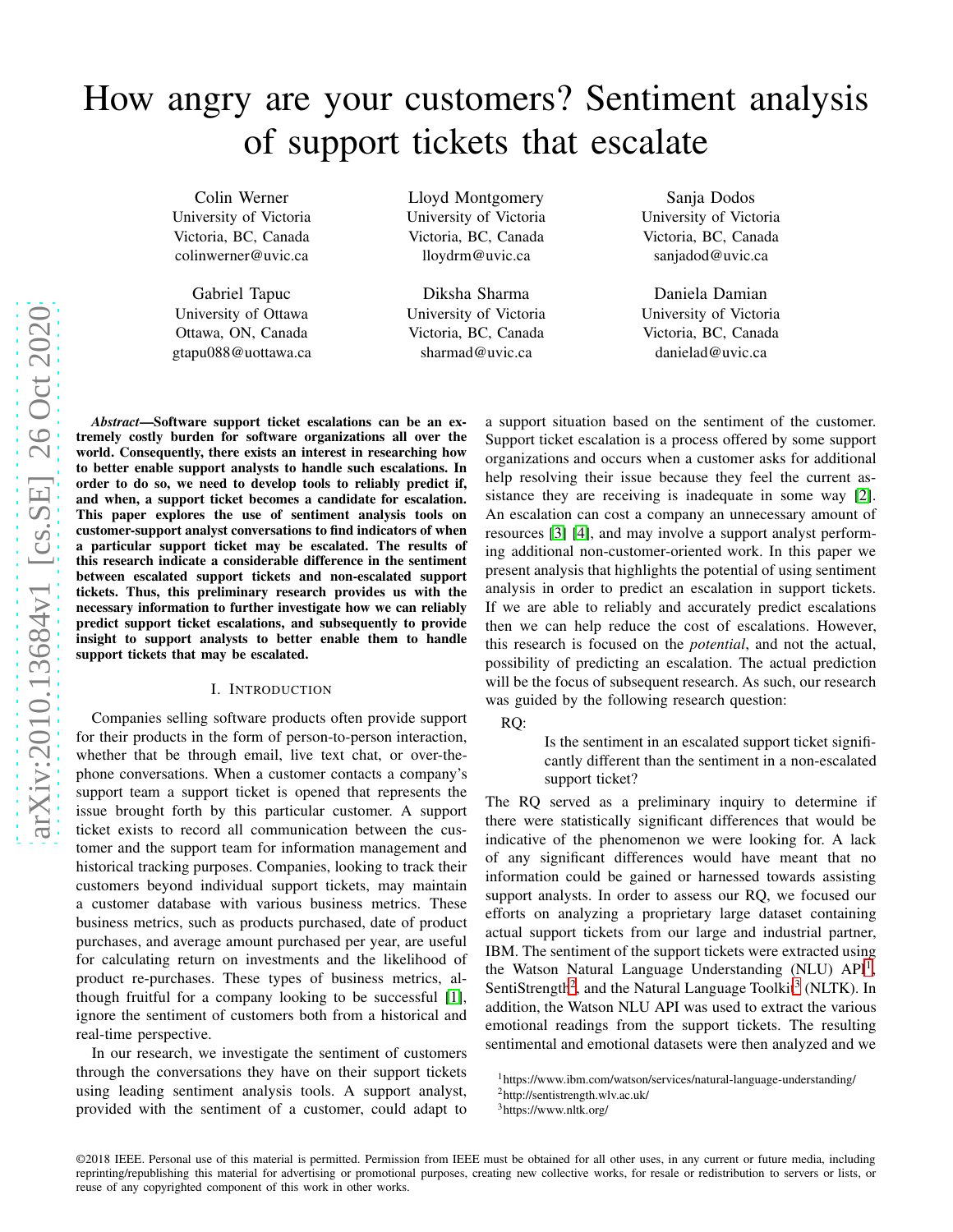were able to identify significant concrete differences between the escalated and non-escalated datasets.

This paper is structured as follows: Section [II](#page-1-0) summarizes related work; Section [III](#page-2-0) defines how the data was collected; Section [IV](#page-2-1) describes the tools used in this research; Section [V](#page-3-0) contains the results of the sentiment analysis; Section [VI](#page-4-0) discusses the results and meaning of the sentiment analysis; Section [VII](#page-5-0) highlights areas for future work; Section [VIII](#page-6-4) provides the threats and limitations of the conclusions; and Section [IX](#page-6-5) concludes the paper.

# II. RELATED WORK

<span id="page-1-0"></span>Our previous work performed similar research on IBM support tickets by developing a machine learning classifier to help predict the risk of support ticket escalation [\[5\]](#page-6-6). Our research was performed in conjunction with multiple stakeholders from IBM and involved an iterative design science methodology to characterize the support process and data to better manage the escalation process [\[5\]](#page-6-6). We obtained considerable insight into the ability of predicting customer escalations so that to help simplify the job of support analysts industry-wide [\[5\]](#page-6-6). In this paper, however, we sought to identify the potential value that the sentiment of customer-support analyst conversations, alone, has on our ability to make such predictions when the other information about the support tickets is not available.

Sentiment analysis is emerging as a popular technology, especially with such a breadth of research topics that are applicable to the sentiment analysis field. As such, there are already a wide variety of sentiment analysis tools available, many of which are open-source. Watson NLU, NLTK, SentiStrength, Alchemy<sup>[4](#page-1-1)</sup>, Stanford NLP<sup>[5](#page-1-2)</sup>, and EmoTxt<sup>[6](#page-1-3)</sup> are examples of sentiment analysis tools currently available. The aforementioned list of tools should not be considered exhaustive, as there are a multitude of others that have been developed and even more that are actively being developed. That being said, there are two different varieties of sentiment analysis tools. The first type will classify the sentiment polarity of text; it identifies the text as either neutral, positive, or negative. The second type will analyze text for various emotions and report the findings on either an individual emotion, a range of emotions, or the sentiment of the text. The majority of sentiment analysis tools were trained using openly available content from the internet, including reviews, comments, and social media data, therefore applying sentiment analysis tools to the software engineering domain may not be as useful due to the use of technical jargon [\[6\]](#page-6-7). However, most of the research has been performed on software development artifacts, such as developer commit messages and Stack Overflow. In order to limit the scope of our research, we assumed that the technical jargon commonly seen in software development artifacts will be vastly different from customer support artifacts, as the customer support conversations involve a support analyst and a customer as opposed to interactions between developers. Jongeling et al

[\[7\]](#page-6-8) also researched the applicability of a range of sentiment analysis tools in the software engineering domain and found that SentiStrength and NLTK showed the highest degree of correspondence and the highest agreement with each other. Thus, the results of the use of off-the-shelf sentiment analysis tools when applied in the software engineering domain is still actively being researched.

Recent research by Novielli et al [\[8\]](#page-6-9) have replicated the study by Jongeling et al [\[7\]](#page-6-8) using three sentiment analysis tools that were unavailable at the time of the original study. These three sentiment analysis tools, Senti $4SD<sup>7</sup>$  $4SD<sup>7</sup>$  $4SD<sup>7</sup>$ , SentiStrength-SE<sup>[8](#page-1-5)</sup>, and Senti $CR<sup>9</sup>$  $CR<sup>9</sup>$  $CR<sup>9</sup>$  have been developed specifically for the software engineering domain. The results of this study indicate that customized tools do indeed provide more accurate results. Furthermore, Lin et al [\[9\]](#page-6-10) confirmed with a "negative results" paper warning researchers that the current set of off-theshelf sentiment analysis tools are not yet mature enough to be effectively used in practical applications in the software engineering domain. However, as previously mentioned our goal is to determine the *potential* usefulness of using sentiment analysis tools in predicting support ticket escalations. As such, we are simply making use of the current off-the-shelf sentiment analysis tools as a stepping stone to provide us with an appropriate level of confidence prior to delving deeper into our research field.

A plethora of sentiment analysis research has already been performed across various domains including the analysis of social media, such as Twitter [\[10\]](#page-6-11) [\[11\]](#page-6-12) and other media posted on social networks [\[12\]](#page-6-13). Other studies have researched sentiment analysis on a variety of software engineering domains, including: commit comments in GitHub [\[13\]](#page-6-14) [\[14\]](#page-7-0) [\[15\]](#page-7-1), Gentoo Linux community [\[16\]](#page-7-2), openSUSE development community [\[17\]](#page-7-3), Apache issue reports [\[18\]](#page-7-4), GitHub and StackOverflow [\[19\]](#page-7-5), artifacts from various sources of JIRA trouble tickets [\[20\]](#page-7-6), and other various software development artifacts [\[21\]](#page-7-7) [\[22\]](#page-7-8). There have even been studies analyzing the sentiment of IT support tickets [\[23\]](#page-7-9); however, this research focused on an internal IT Support organization, whereby both the support analysts and customers were employed by the same organization. The results of the aforementioned IT support ticket research lead to the development of a new sentiment analysis tool that specifically targets IT support tickets with better accuracy than the leading sentiment analysis tools [\[23\]](#page-7-9). Therefore, a task remains for future research which should involve leveraging this newly developed sentiment analysis tool to corroborate the results discussed in this paper. That being said, all of the related research applied sentiment analysis tools to the software engineering domain and subsequently achieved highly successful results. In summary, we can see that the sentiment analysis tools, while still a maturing and evolving field, can help us provide substantial new research to the software engineering domain.

<sup>4</sup>Acquired by IBM and subsequently deprecated

<span id="page-1-1"></span><sup>5</sup><https://github.com/stanfordnlp/CoreNLP>

<span id="page-1-3"></span><span id="page-1-2"></span><sup>&</sup>lt;sup>6</sup>[https://github.com/collab-uniba/Emotion](https://github.com/collab-uniba/Emotion_and_Polarity_SO)\_and\_Polarity\_SO

<sup>7</sup><https://github.com/collab-uniba/Senti4SD>

<span id="page-1-4"></span><sup>8</sup><http://laser.cs.uno.edu/Projects/Projects.html>

<span id="page-1-6"></span><span id="page-1-5"></span><sup>9</sup><https://github.com/senticr/SentiCR>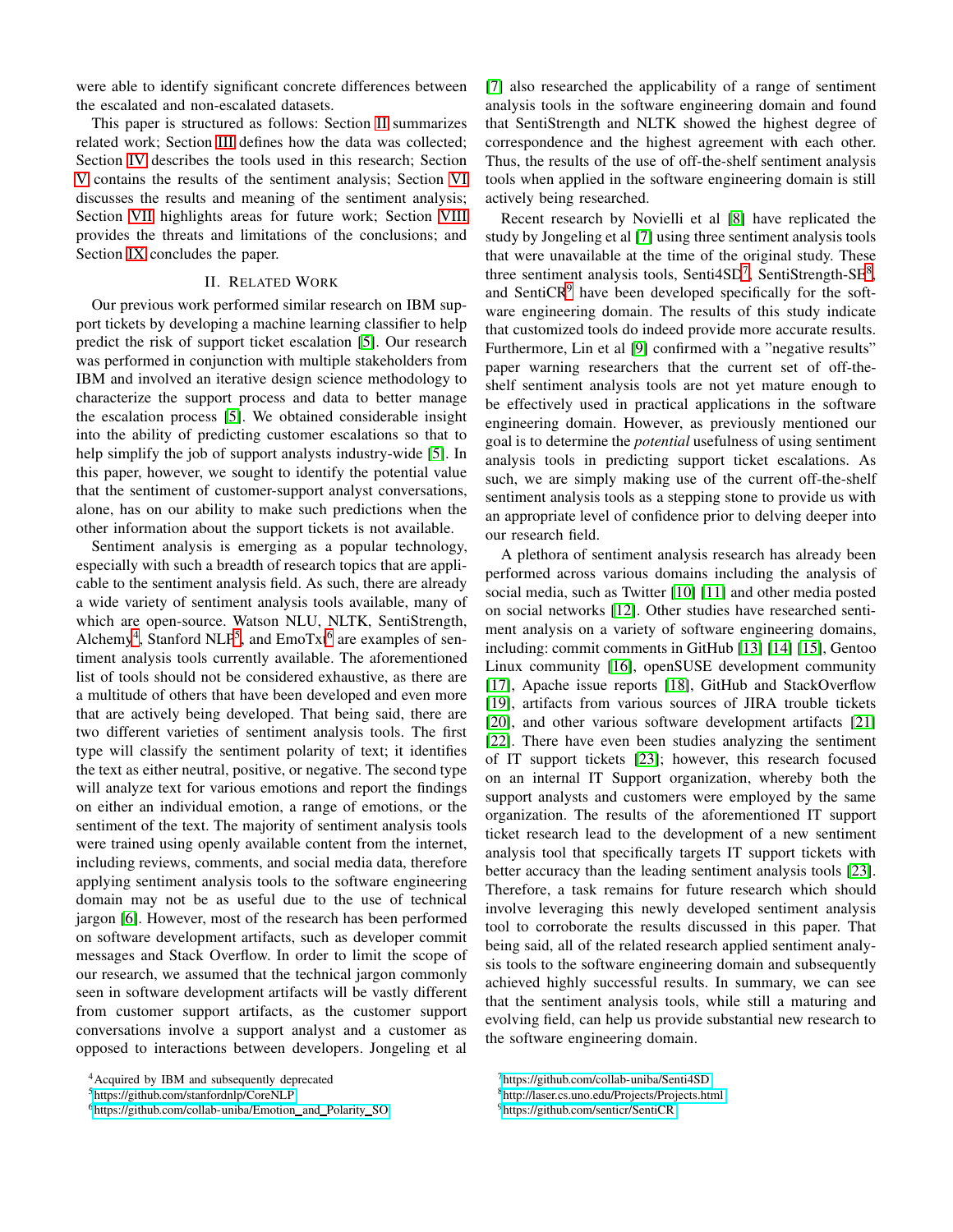## III. DATA AND PROCESSING

<span id="page-2-0"></span>The repository data used in this research consisted of numerous support tickets from IBM. Each support ticket is an artifact that records a series of emails between a customer and support analysts for a particular case. The workload in processing the support tickets involved splitting each plain-text file into individual emails and then manually labelling each email as either from support to customer (support) or customer to support (customer). The annotation process revealed that some support tickets contained no emails, so these support tickets were subsequently removed. Additionally, some entries within a particular support ticket were not an email and were subsequently removed from the dataset. Details on this dataset, its size and its pre-processing are provided in what follows.

#### *A. The Data: Support Tickets*

A support ticket is an artifact that records a series of emails between a customer and the various entities of the company's support team regarding this particular customer's issue. A support ticket exists for the entire duration of a particular customer's issue, which can last several days, weeks, months, or even longer. The emails contained within the support ticket are either sent from a customer to support (customer) or from support to a customer (support). Together, these two types of emails form the entirety of the interactions that will be investigated by this research. A shortcoming of these support tickets is that they do not record or transcribe phone calls, thus leaving a notable information gap when customers prefer over-the-phone support.

At the time of this research, support tickets in IBM's system were stored as plain-text files. This introduced two problems that concerned this research: 1) how to separate emails from each other; and 2) how to classify who sent a particular email, the customer or support. The first problem was solved with a Python parsing script that took advantage of notable patterns in appended emails, which allowed the plain-text of each support ticket to be separated into distinct emails. However, the second problem was not as easily solved due to inconsistencies across support teams as to how emails were documented and stored in the support ticket. To solve this issue, our research team manually annotated the support tickets to classify each of them as being customer or support.

## <span id="page-2-2"></span>*B. Manual Annotation*

The goal of manually annotating each email was to classify each email as either from a customer or from support. However, to further complicate the process of annotating these emails, some system messages attached to the support tickets looked similar to an email, so the annotation process also involved removing these system messages from the dataset. After the manual annotation process was completed, there were 655 support tickets containing a total of 10172 emails. Once all of the pre-processing was complete, the emails could now be analyzed using the sentiment analysis tools.

# <span id="page-2-4"></span>*C. Dividing the Data*

The output of the manual annotation in Section [III-B](#page-2-2) included 10172 emails in 655 support tickets; however, the data had to be divided into subsets for the purpose of this research. The first division of the data occurs when each email is classified as either a customer email or a support email, as described in Section [III-B.](#page-2-2) This initial division allows the sentiment values that were being tracked during a support ticket to be mutually exclusive as to who is represented: a customer or support.

The second division occurs when the customer and support datasets were further divided into "escalated" and "non-escalated" subsets, thus creating a total of four subsets. In summary, the emails were divided into the following datasets:

- 1) customer escalated,
- 2) customer non-escalated,
- 3) support escalated, and
- 4) support non-escalated,

At this point, each email<sup>[10](#page-2-3)</sup>, from each subset, was individually fed into the sentiment analysis APIs, described in Section [IV,](#page-2-1) and the results from each API were then cached for further analysis.

## IV. SENTIMENT ANALYSIS TOOLING

<span id="page-2-1"></span>For the purpose of this research, three different tools were used in order to perform sentiment analysis on the emails from the support tickets: NLTK, SentiStrength, and Watson NLU. Each of these tools provide sentiment analysis in a similar manner; however, each tool provides its own flavour with respect to the results of the sentiment analysis. This section shall describe each API and how it was used.

# *A. NLTK API*

The NLTK is a popular open-source Python toolkit that also contains multiple sentiment analysis APIs. This research made use of the Sentiment Intensity Analyzer API, which for the scope of this paper shall be referred to as the NLTK API. The NLTK API returns four real values per input, with each value representing the following sentiment of the input text:

- 1) positive,
- 2) neutral,
- 3) negative, and
- 4) compound.

The positive (1), neutral (2), and negative (3) values, when summed, will equal exactly 1. The compound (4) value is an aggregate value, formed from the positive, neutral, and negative values, representing the overall sentiment of the input. One can infer the following based on the compound value, c:

- 1)  $(c < 0) \iff$  negative sentiment,
- 2)  $(c = 0) \iff$  neutral sentiment, and
- 3)  $(c > 0) \iff$  positive sentiment.

<span id="page-2-3"></span><sup>&</sup>lt;sup>10</sup>Please note that while our aim is to study an entire support ticket entity for the purpose of this paper we used individual emails as the unit of analysis. Section [VII](#page-5-0) discusses this limitation in further detail.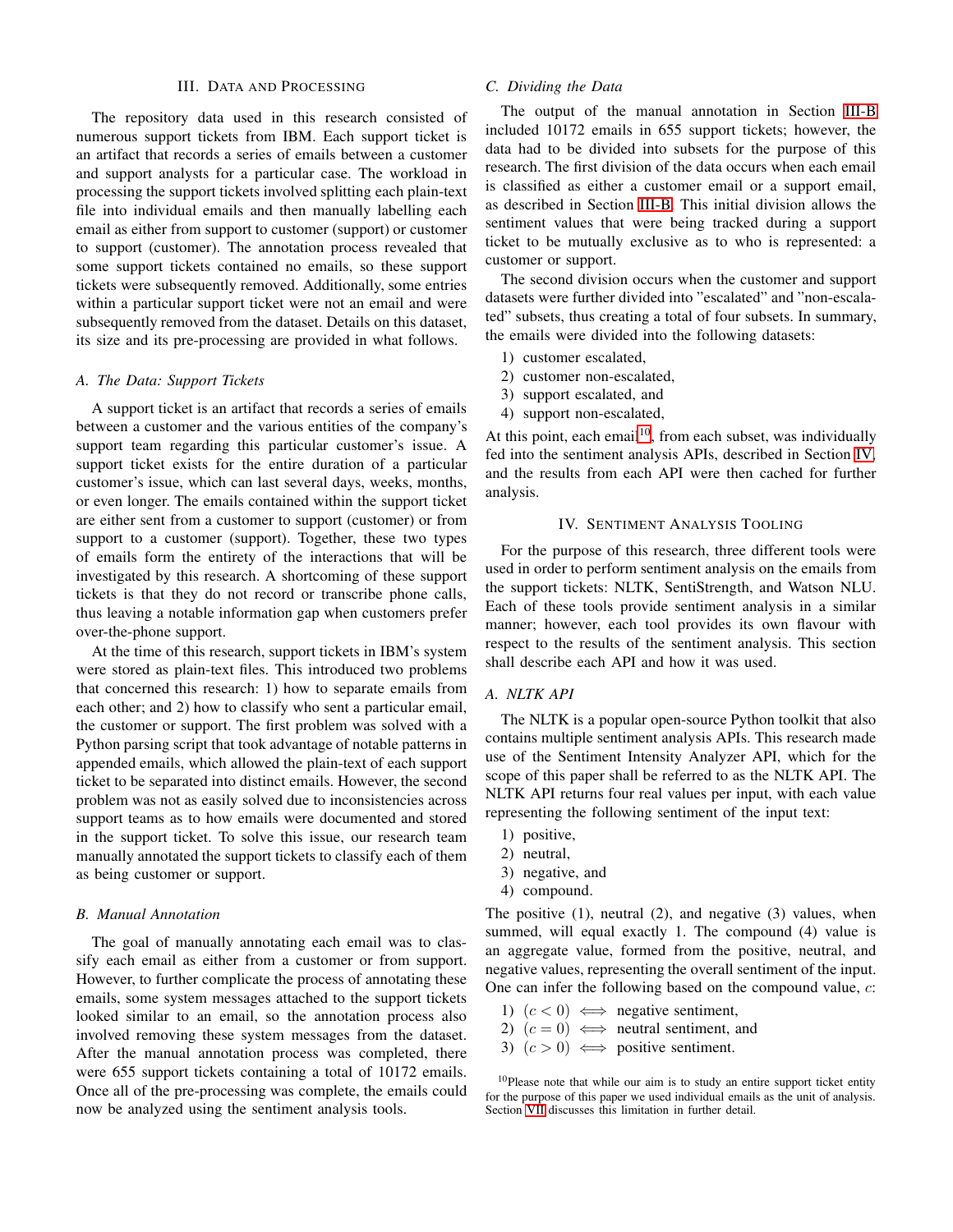However, given the compound value is simply an aggregate of the positive, neutral, and negative values, one can determine the sentiment by first looking at the neutral score. If the neutral score is greater than 0.5, then the sentiment is considered to be neutral; however, if the neutral score is less than or equal to 0.5 then it is considered to be either positive or negative, whichever has the higher value.

The NLTK API was used to analyze every email that was annotated using the process described in Section [III-B](#page-2-2) and the results were tabulated according to the divisions of data described in Section [III-C.](#page-2-4) A summary of the results can be found in Section [V.](#page-3-0)

#### *B. SentiStrength API*

SentiStrength is another popular sentiment analysis tool that has been described and evaluated by a number of peerreviewed academic articles. Furthermore, it has been used in a large number of research projects. The SentiStrength tool has a large number of features that merit further exploration; however, for the purposes of this research we used the trinary option provided by the SentiStrength API. The trinary option returns three integer values per input, namely:

1) positive,

- 2) negative, and
- 3) overall.

The positive  $(1)$  value,  $p$ , is assigned an integer value in the range  $1 \leq p \leq 5$ , whereby  $p = 1$  indicates a positive sentiment and  $p = 5$  indicates an extremely positive sentiment. Similarly, the negative  $(2)$  value, n, is assigned an integer value in the range  $-5 \le n \le -1$ , whereby  $n = -1$  indicates a negative sentiment and  $n = -5$  indicates an extremely negative sentiment.

The overall (3) value follows an approach described by Thelwall [\[10\]](#page-6-11) and is assigned: -1, if  $p+n < 0$ ; 0, if  $p+n = 0$ ; or 1, if  $p + n > 0$ . A value of: -1 indicates an overall negative sentiment, 0 indicates an overall neutral sentiment, and 1 indicates an overall positive sentiment. However, one caveat is that if  $p + n = 0$  *and*  $p \ge 4$ , then the sentiment is considered to be undetermined and the particular input that produced these values is subsequently removed from dataset [\[7\]](#page-6-8).

The aforementioned SentiStrength API was used for this research to analyze every email that was annotated using the process described in Section [III-B](#page-2-2) and the results were tabulated according to the divisions of data described in Section [III-C.](#page-2-4) A summary of the results can be found in Section [V.](#page-3-0)

# *C. Watson API*

For this research we utilized the Watson NLU API. This API offers nine distinct natural language features, two of which are used in this research: emotion and sentiment. To use the NLU API, plain-text is sent to the API with either the sentiment or emotion feature requested and the appropriate metrics are returned. The two NLU APIs utilized for this research each return unique and distinct metrics.

TABLE I NLTK - AVERAGES

<span id="page-3-1"></span>

| <b>Sentiment</b>         | <b>Escalated</b> | <b>Non-Escalated</b> | %-age Change |  |
|--------------------------|------------------|----------------------|--------------|--|
| Customer Analysis        |                  |                      |              |  |
| Compound                 | 0.278301         | 0.387733             | 39%          |  |
| <b>Positive</b>          | 0.089594         | 0.106865             | 19%          |  |
| Neutral                  | 0.871785         | 0.858120             | $-2%$        |  |
| Negative                 | 0.032771         | 0.035022             | 7%           |  |
| Support Analyst Analysis |                  |                      |              |  |
| Compound                 | 0.457937         | 0.544874             | 19%          |  |
| Positive                 | 0.102066         | 0.114807             | 12%          |  |
| Neutral                  | 0.872724         | 0.857422             | $-2%$        |  |
| Negative                 | 0.024706         | 0.026055             | 5%           |  |

TABLE II SENTISTRENGTH - AVERAGES

<span id="page-3-2"></span>

| <b>Sentiment</b>                | <b>Escalated</b> | <b>Non-Escalated</b> | %-age Change |  |  |
|---------------------------------|------------------|----------------------|--------------|--|--|
| <b>Customer Analysis</b>        |                  |                      |              |  |  |
| Overall                         | 0.080222         | 0.200000             | 149%         |  |  |
| Positive                        | 1.964517         | 2.230769             | 14%          |  |  |
| Negative                        | $-1.619253$      | $-1.683077$          | 4%           |  |  |
| <b>Support Analyst Analysis</b> |                  |                      |              |  |  |
| Overall                         | 0.237968         | 0.414802             | 74%          |  |  |
| Positive                        | 2.242132         | 2.435456             | 9%           |  |  |
| Negative                        | $-1.647794$      | $-1.614458$          | $-2%$        |  |  |

The NLU Emotion API returns the level of each of the five basic emotions [\[24\]](#page-7-10), sadness, joy, fear, disgust, and anger, that are measured from the plain-text input. Each emotion is assessed a real value between 0 and 1; whereby 0 indicates the emotion is not being exhibited and 1 indicates a high level of confidence that the emotion is being exhibited.

The NLU Sentiment API returns the level of sentiment being expressed in the plain-text input. "Sentiment" is a view, attitude, or emotion that is expressed by the words chosen in a sentence [\[25\]](#page-7-11). The NLU sentiment feature returns a real value between -1 and 1, where -1 indicates an overly negative sentiment and 1 indicates an overly positive sentiment.

As with SentiStrength and NLTK, we used the emotion and sentiment APIs from Watson NLU to analyze every email and the results were tabulated according to the divisions of data described in Section [III-C.](#page-2-4) A summary of the results can be found in Section [V.](#page-3-0)

## <span id="page-3-0"></span>V. SENTIMENTAL & EMOTIONAL DATA RESULTS

To address our RQ, we analyzed the customer escalated, customer non-escalated, support escalated, and support nonescalated datasets using three sentiment analysis tools: NLTK, Sentistrength, and Watson NLU. After compiling the data from the tools, we first computed the average of each tool's output for all datasets. In addition, the difference between each average was calculated. Respectively, the averages and differences of the datasets can be found for NLTK, SentiStrength, and Watson NLU in Tables [I,](#page-3-1) [II,](#page-3-2) and [III.](#page-4-1) Further discussion of these results shall appear in Section [VI.](#page-4-0)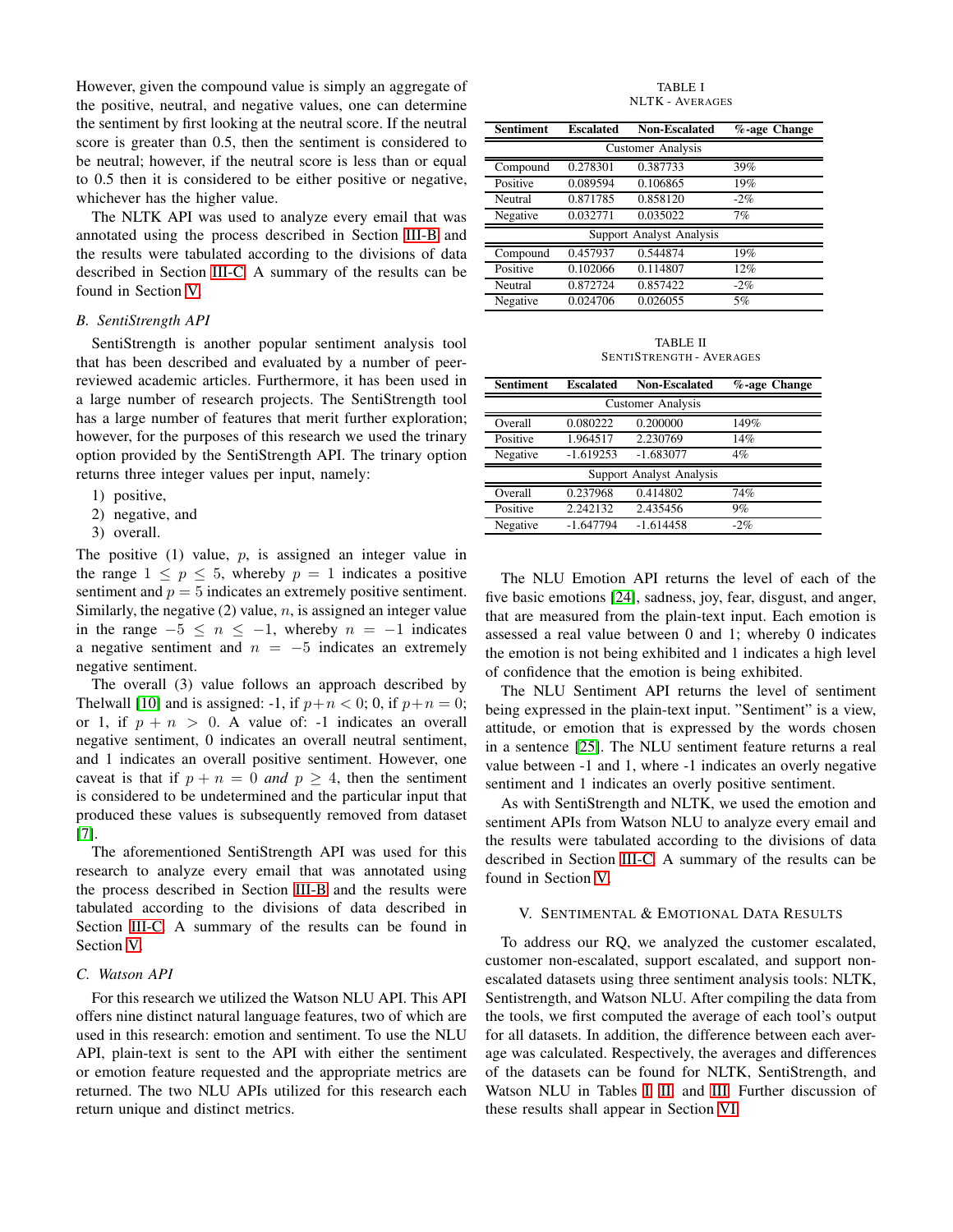TABLE III WATSON NLU - AVERAGES

<span id="page-4-1"></span>

| <b>Emotion</b>                  | <b>Escalated</b> | <b>Non-Escalated</b> | %-age Change |  |  |
|---------------------------------|------------------|----------------------|--------------|--|--|
| <b>Customer Analysis</b>        |                  |                      |              |  |  |
| Anger                           | 0.074828         | 0.070261             | $-6\%$       |  |  |
| Disgust                         | 0.042419         | 0.031909             | $-25%$       |  |  |
| Fear                            | 0.060669         | 0.057919             | $-5%$        |  |  |
| Joy                             | 0.166685         | 0.184073             | 10%          |  |  |
| Sadness                         | 0.208549         | 0.206040             | $-1\%$       |  |  |
| Sentiment                       | 0.120708         | 0.194327             | 61%          |  |  |
| <b>Support Analyst Analysis</b> |                  |                      |              |  |  |
| Anger                           | 0.063902         | 0.059661             | $-7%$        |  |  |
| Disgust                         | 0.034842         | 0.032092             | $-8%$        |  |  |
| Fear                            | 0.055817         | 0.054628             | $-2%$        |  |  |
| Joy                             | 0.187015         | 0.199418             | 7%           |  |  |
| <b>Sadness</b>                  | 0.185572         | 0.163391             | $-12%$       |  |  |
| Sentiment                       | 0.258169         | 0.364316             | 41%          |  |  |

TABLE IV NLTK - NORMALITY & DIFFERENCE TESTING

<span id="page-4-2"></span>

| <b>Sentiment</b>                | <b>Pearson P-Value</b>   |                      | <b>Mann-Whitney</b>       |  |  |
|---------------------------------|--------------------------|----------------------|---------------------------|--|--|
|                                 | <b>Escalated</b>         | <b>Non-Escalated</b> | 2-Tailed P-Value          |  |  |
|                                 | <b>Customer Analysis</b> |                      |                           |  |  |
| Compound                        | 0.000000                 | 0.000000             | 0.000012<br>${}< 0.05$    |  |  |
| Positive                        | 0.000000                 | 0.000000             | 0.000002<br>${}_{< 0.05}$ |  |  |
| Neutral                         | 0.000000                 | 0.000000             | 0.000147<br>${}_{< 0.05}$ |  |  |
| Negative                        | 0.000000                 | 0.000000             | 0.036273<br>${}_{< 0.05}$ |  |  |
| <b>Support Analyst Analysis</b> |                          |                      |                           |  |  |
| Compound                        | 0.000000                 | 0.000000             | 0.001383<br>${}_{< 0.05}$ |  |  |
| Positive                        | 0.000000                 | 0.000000             | 0.000004<br>${}_{< 0.05}$ |  |  |
| Neutral                         | 0.000000                 | 0.000000             | 0.000015<br>${}_{< 0.05}$ |  |  |
| Negative                        | 0.000000                 | 0.000000             | 0.176728                  |  |  |

TABLE V SENTISTRENGTH - NORMALITY & DIFFERENCE TESTING

<span id="page-4-3"></span>

| <b>Sentiment</b>                | <b>Pearson P-Value</b> |                      | <b>Mann-Whitney</b> |            |
|---------------------------------|------------------------|----------------------|---------------------|------------|
|                                 | <b>Escalated</b>       | <b>Non-Escalated</b> | 2-Tailed P-Value    |            |
| <b>Customer Analysis</b>        |                        |                      |                     |            |
| Overall                         | 0.000000               | 0.000000             | 0.008909            | ${}< 0.05$ |
| Positive                        | 0.000000               | 0.003232             | 0.000001            | ${}< 0.05$ |
| Negative                        | 0.000000               | 0.000000             | 0.051594            |            |
| <b>Support Analyst Analysis</b> |                        |                      |                     |            |
| Overall                         | 0.000000               | 0.000000             | 0.000004            | ${}< 0.05$ |
| Positive                        | 0.000000               | 0.000010             | 0.000005            | ${}< 0.05$ |
| Negative                        | 0.000000               | 0.000000             | 0.251714            |            |

TABLE VI WATSON NLU - NORMALITY & DIFFERENCE TESTING

<span id="page-4-4"></span>

| <b>Emotion</b>           | <b>Pearson P-Value</b> |                                 | <b>Mann-Whitney</b>          |  |
|--------------------------|------------------------|---------------------------------|------------------------------|--|
|                          | <b>Escalated</b>       | <b>Non-Escalated</b>            | 2-Tailed P-Value             |  |
| <b>Customer Analysis</b> |                        |                                 |                              |  |
| Anger                    | 0.000000               | 0.000000                        | 0.017498<br>${}< 0.05$       |  |
| Disgust                  | 0.000000               | 0.000000                        | 0.002044<br>${}< 0.05$       |  |
| Fear                     | 0.000000               | 0.000000                        | 0.117554                     |  |
| Joy                      | 0.000000               | 0.000000                        | 0.828245                     |  |
| <b>Sadness</b>           | 0.000000               | 0.000000                        | 0.646006                     |  |
| Sentiment                | 0.000000               | 0.000982                        | 0.006840<br>${}_{< 0.05}$    |  |
|                          |                        | <b>Support Analyst Analysis</b> |                              |  |
| Anger                    | 0.000000               | 0.000000                        | 0.391951                     |  |
| Disgust                  | 0.000000               | 0.000000                        | 0.540574                     |  |
| Fear                     | 0.000000               | 0.000000                        | 0.434205                     |  |
| Joy                      | 0.000000               | 0.000000                        | 0.856163                     |  |
| Sadness                  | 0.000000               | 0.000000                        | 0.003692<br>${}_{\leq 0.05}$ |  |
| Sentiment                | 0.000000               | 0.000000                        | 0.000000<br>< 0.05           |  |

## VI. DISCUSSION

# <span id="page-4-5"></span>*A. Normality Testing*

In choosing which difference test to use, the normality of the data contributes to that decision. Normal data allow for stronger conclusions to be drawn using more powerful tests [\[26\]](#page-7-12). The results of applying the D'Agostino-Pearson [\[27\]](#page-7-13) normality test to our data can be found in Tables [IV,](#page-4-2) [V,](#page-4-3) and [VI](#page-4-4) for each of the sentiment analysis tools. The results of the D'Agostino-Pearson normality test indicate our data were mostly non-normal, as the resulting p-values were considerably less than 0.05.

#### *B. Difference Testing with Mann-Whitney*

To further address our RQ, difference testing was applied to all datasets comparing each escalated dataset to the corresponding non-escalated dataset. Due to the non-normality of our datasets, shown in the Section [V-A,](#page-4-5) the Mann-Whitney [\[28\]](#page-7-14) difference test was chosen using 2-tailed p-value thresholds. The results of the difference testing revealed that there are statistically significant differences between the escalated and non-escalated datasets across all three of the sentiment analysis tools used for this research.

<span id="page-4-0"></span>This Section provides a discussion and further analysis of the data from Section [V.](#page-3-0)

# *A. NLTK*

The NLTK results in Table [I](#page-3-1) show considerable differences between the escalated and non-escalated datasets. The biggest difference can been seen by looking at the average of the customer compound sentiment value for escalated and non-escalated datasets. In particular, the customer compound sentiment value for non-escalated is 39% higher than escalated, which is a significant difference. Furthermore, the customer positive sentiment for non-escalated is 19% higher than escalated. Interestingly, the customer negative sentiment value is actually lower for escalated than non-escalated, while the customer neutral sentiment is only slightly higher. The overall averages for support (compound, positive, neutral, and negative) datasets share similar statistical trends, albeit with slightly less magnitude. Moreover, the difference testing in Table [IV](#page-4-2) shows, with high confidence ( $p < 0.001$ ), that the escalated and non-escalated datasets are indeed different. The exceptions include the customer negative sentiment ( $p =$ 0.036273), support compound sentiment ( $p = 0.001383$ ), and support negative sentiment ( $p = 0.176728$ ) datasets. However,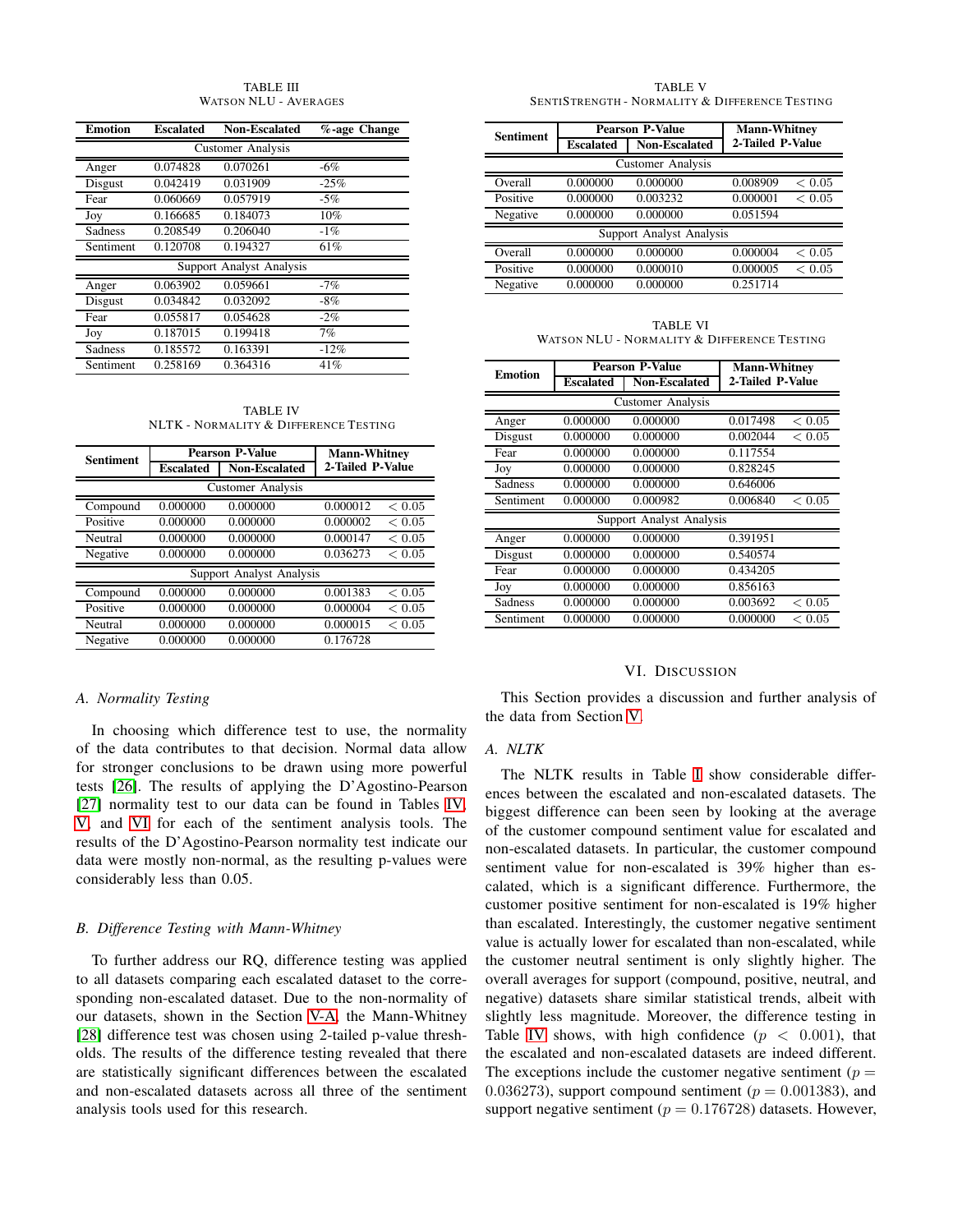two of aforementioned exceptions maintain  $p < 0.05$ , thus our confidence remains high. These statistically significant differences provide supporting evidence to help answer our RQ by showing that the escalated and non-escalated datasets are identifiably distinct.

#### *B. SentiStrength*

The analysis of the sentiment data provided by SentiStrength in Table [II](#page-3-2) shows a remarkable difference between the escalated and non-escalated datasets. For the customer datasets, the overall sentiment for the non-escalated is 149% higher than escalated. Similarly, for the support datasets, the overall sentiment for the non-escalated is 75% higher than escalated. From an arithmetic mean point of view, these two sets are clearly distinct. Furthermore, the difference testing in Table [V](#page-4-3) shows, with considerable confidence ( $p < 0.05$ ), that there are statistically significant differences between the escalated and non-escalated datasets for the overall and positive values for both customer and support datasets. In fact, the customer positive, support overall, and support positive all maintain  $p < 0.00001$ , while customer overall is slightly higher with  $p < 0.01$ . However, the same conclusion cannot be applied to the negative sentiment datasets for both customer  $(p = 0.051594)$  and support  $(p = 0.251714)$ .

Nonetheless, the results from SentiStrength corroborate our findings from the NLTK results. As such, our confidence in answering our RQ has increased, as we have shown via two independent tools that there are strong statistical indications that the escalated and non-escalated datasets are different.

# *C. Watson NLU*

Analysis of the average Watson NLU emotions and sentiment in Table [III](#page-4-1) show some interesting details. First, the customer disgust for non-escalated is 25% less than escalated, while the customer joy is 10% more. Second, the overall customer sentiment is 61% higher for non-escalated versus escalated. This exceptionally large difference for sentiment between escalated and non-escalated is a very telling indication that there are considerable differences between the two datasets. Third, the support sadness is 12% lower for nonescalated versus the escalated. Finally, the support sentiment is 41% greater for non-escalated. These statistics provide additional evidence in our continuing confidence to answer our RQ. One can speculate that not only can we identify differences between the escalated and non-escalated datasets, but we can observe that customers who have a support ticket escalated display more disgust, less joy, and a lower overall sentiment than those that are not escalated and support analysts dealing with escalated support tickets display more sadness and a lower overall sentiment. The details of why these particular emotions are more prominent are potential areas for future research, but further speculation can also be left to the reader's imagination. In addition, the Mann-Whitney tests in Table [VI](#page-4-4) reveal that five of the twelve subsets have a significant difference between them, with p-values less than 0.05. The customer subset has three emotions, anger, disgust, and sentiment, each of which have significant differences. The support subset has two emotions, sadness and sentiment, that have significant differences. These results highlight the importance of using difference testing in addition to standard arithmetic mean, as it can reveal otherwise undiscoverable information in research such as this.

## *D. Answering Our RQ*

Based on the results of the three independent sentiment analysis tools, we have shown significant statistical differences between the escalated and non-escalated datasets. Thus, we can confidently provide a concrete answer to our RQ: the sentiment in an escalated support ticket is indeed significantly different than the sentiment in a non-escalated support ticket. We can then turn our focus to the *implications* of exactly how we can use this research to further advance our understanding of predicting if, and when, a support ticket may be escalated.

Previous work by Blaz and Becker [\[23\]](#page-7-9) developed a tool that classifies the polarity of sentiment in IT support tickets. However, this tool is not yet perfect, as it continues to misclassify neutral sentiment as negative sentiment. Thus, the maturity of using sentiment analysis tools in the support ticket domain is an immature field and certainly merits future work. Our research provides additional novel contributions in two directions. First, we provide positive results of how off-theshelf sentiment analysis tools *can* be used in the software engineering domain. Second, we have shown that there exists the *potential* in using sentiment analysis to predict the escalation of a support ticket. Our preliminary research simply demonstrates the motivation and justification for additional research into methods that use sentiment analysis to differentiate and predict support tickets at high risk of escalation.

In particular, it should be noted that each of the metrics utilized in this research are document-level assessments that calculate values based on the entire plain-text sent to the API. For the purpose of this research, each "document" is an email that is processed. Therefore, after being processed by the sentiment analysis tools each email is assigned a particular set of metrics. However, it is important to note that the overall goal of our research is to analyze a particular support ticket and not individual emails. Therefore, some sort of averaging mechanism is required to summarize each support ticket, since any single support ticket could have contained multiple emails. Therefore, further research is required in order to provide analysis at a support ticket level. In addition, this preliminary research was performed in order to assess whether sentiment analysis tools could be used in order to predict the escalation of a particular support ticket. Thus, further research is required in order to develop a model that will enable support analysts to predict, in real-time, as to when a particular support ticket may be escalated. We discuss these two topics in further detail in the next section.

#### VII. FUTURE WORK

<span id="page-5-0"></span>Previous research has shown that leading sentiment analysis tools provide decent results in the software engineering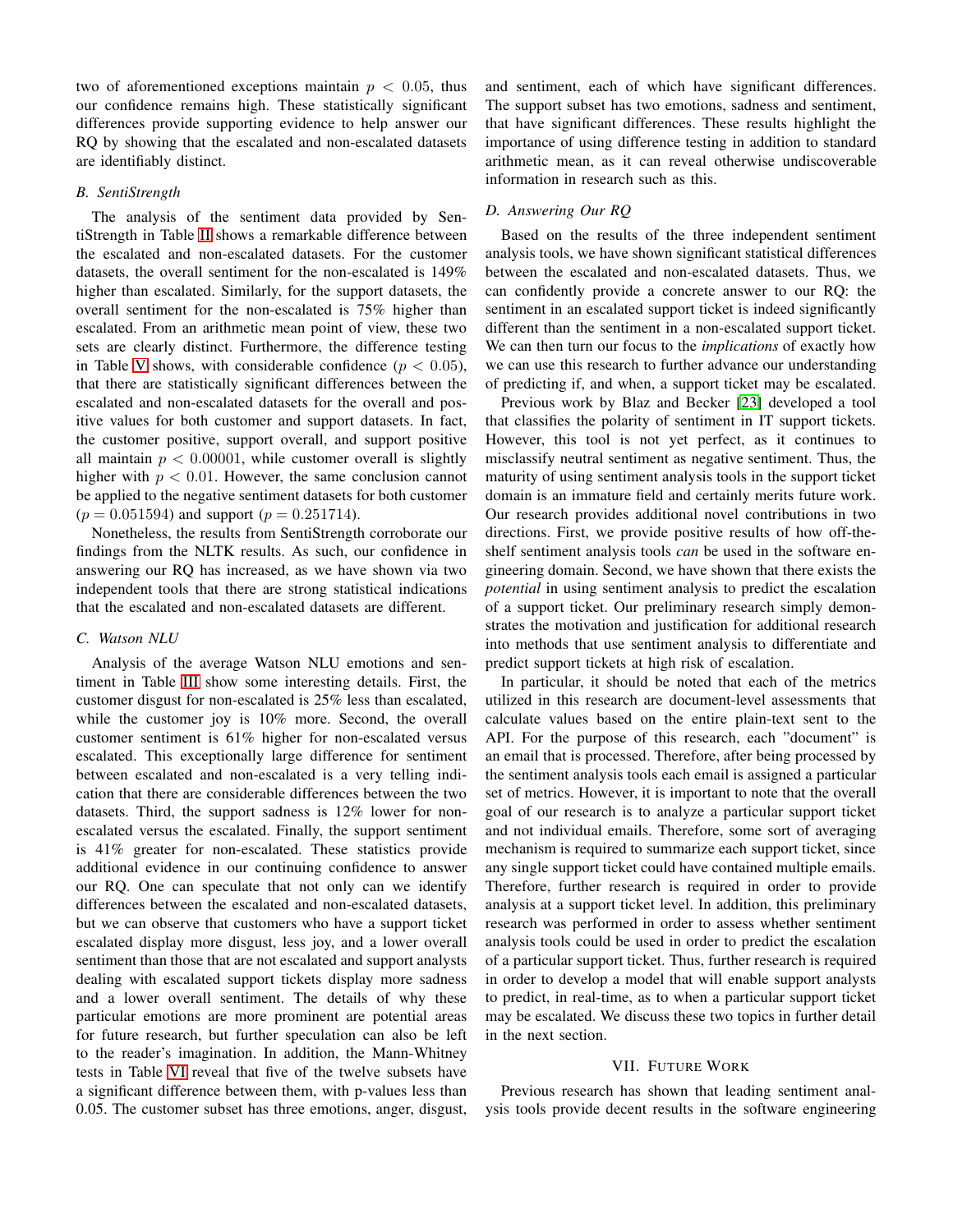domain; although, it has also shown that the results are not highly accurate [\[7\]](#page-6-8). That being said, the sentiment analysis tools used in our research have provided us with sufficient evidence in order to confidently answer our RQ and have thus served their purpose. In order to provide further supporting evidence to our RQ we need to perform additional sentiment analysis using tools that were developed specifically for the software engineering domain, IT support tickets in particular, as described in other relevant works [\[23\]](#page-7-9) [\[18\]](#page-7-4) [\[8\]](#page-6-9).

As previously mentioned, this paper focused on the sentiment of individual emails across the datasets. However, this paper does not examine the sentiment of a particular support ticket, which may contain multiple emails. Therefore, we propose an additional research question: Are the *trends* in the sentiment of an escalated support ticket significantly different than the *trends* in the sentiment of a non-escalated support ticket? In order to answer this research question we must further develop a solution that will enable us to analyze *how* the sentiment *change* over the lifespan of a particular support ticket, which we shall call the sentimental tendency of a support ticket. The tendency value shall take into consideration the highs, lows, and trends of sentiment across all emails in a particular support ticket to attempt to capture a certain subset of sentimental situations. In conjunction, a similar research question can also be posed to study the trends of the various emotions over the lifespan of a particular support ticket.

Furthermore, the ultimate goal is to develop a model that can reliably predict if, and when, a support ticket may be escalated. Given the results described in this paper, we believe that a model *can* be developed; however, at this time we do not necessarily know *how* to develop such a model. That being said we propose an additional query to investigate *how* the extracted sentiment and emotions from a support ticket can be utilized in assisting the prediction and reaction to potential escalations. This subsequent research will harness both sentiment analysis and machine learning tools to provide insight as to how such a model may be developed and used in industry standard tools in order to provide escalation prediction to industry support analysts.

#### VIII. THREATS TO VALIDITY

<span id="page-6-4"></span>The biggest threats to the validity of the conclusions drawn from the data are the various assumptions and simplifications that were made to be able to conduct the analysis with the data that could be gathered. At each place such an assumption or simplification was made, it was described. On the other hand, since the data were mined well after the fact, there is no chance that these data could have been biased by a desire to support any particular hypothesis. In addition, the sentiment analysis tools used were developed using the context of various data from social media platforms as input and therefore the results against technical support tickets may not be applicable. However, given that the tools were systematically, consistently, and equally applied to all data, the results should be consistent across the data, even if a particular tool was unable to comprehend any technical jargon. Furthermore, we have compared the results of three unique tools to overrule the bias of any one tool. Finally, as with any other case study, the results are about the particular case and cannot be generalized to other situations. So, we encourage others to do similar data mining studies on other data.

#### IX. CONCLUSION

<span id="page-6-5"></span>A support ticket escalation can be a costly experience for software organizations. Our research described in this paper attempts to identify indicators of when a particular support ticket may be escalated using three sentiment analysis tools: NLTK, SentiStrength, and Watson NLU. Using these tools we analyzed a very large support ticket database with assistance from our industrial partner, IBM, and found that there are notable differences between the sentiment in the escalated support tickets and the sentiment in the non-escalated support tickets. These preliminary results provide us with confidence in our belief that we will be able to develop a model, based on sentiment analysis, which provides the ability for support analysts to focus on support tickets that have the potential to enter the escalation process.

#### **REFERENCES**

- <span id="page-6-0"></span>[1] P, B., A, M.: Customer metrics and how store performance is related to them. Journal of Business and Financial Affairs 5(2) (2016) 1–16
- <span id="page-6-1"></span>[2] Montgomery, L., Reading, E., Damian, D.: Ecrits x2014; visualizing support ticket escalation risk. In: 2017 IEEE 25th International Requirements Engineering Conference (RE). (Sept 2017) 452–455
- <span id="page-6-2"></span>[3] Ling, C.X., Sheng, S., Bruckhaus, T., Madhavji, N.H.: Predicting software escalations with maximum roi. In: Fifth IEEE International Conference on Data Mining (ICDM'05). (Nov 2005) 4 pp.–
- <span id="page-6-3"></span>[4] Sheng, V.S., Gu, B., Fang, W., Wu, J.: Cost-sensitive learning for defect escalation. Know.-Based Syst. 66(1) (August 2014) 146–155
- <span id="page-6-6"></span>[5] Montgomery, L., Damian, D.: What do support analysts know about their customers? on the study and prediction of support ticket escalations in large software organizations. In: 2017 IEEE 25th International Requirements Engineering Conference (RE). (Sept 2017) 362–371
- <span id="page-6-7"></span>[6] Jongeling, R., Sarkar, P., Datta, S., Serebrenik, A.: On negative results when using sentiment analysis tools for software engineering research. Empirical Softw. Engg. 22(5) (October 2017) 2543–2584
- <span id="page-6-8"></span>[7] Jongeling, R., Datta, S., Serebrenik, A.: Choosing your weapons: On sentiment analysis tools for software engineering research. In: 2015 IEEE International Conference on Software Maintenance and Evolution (ICSME). (Sept 2015) 531–535
- <span id="page-6-9"></span>[8] Novielli, N., Girardi, D., Lanubile, F.: A benchmark study on sentiment analysis for software engineering research. In: 15th International Conference on Mining Software Repositories (MSR2018). (May 2018)
- <span id="page-6-10"></span>[9] Bin Lin, Fiorella Zampetti, G.B.M.D.P.M.L., Oliveto, R.: Sentiment analysis for software engineering: How far can we go? In: 2018 40th International Conference on Software Engineering (ICSE '18). (May 2018)
- <span id="page-6-11"></span>[10] Thelwall, M., Buckley, K., Paltoglou, G.: Sentiment strength detection for the social web. J. Am. Soc. Inf. Sci. Technol. 63(1) (January 2012) 163–173
- <span id="page-6-12"></span>[11] Godbole, N., Srinivasaiah, M., Skiena, S.: Large-scale sentiment analysis for news and blogs (01 2007)
- <span id="page-6-13"></span>[12] Ribeiro, F.N., Araújo, M., Gonçalves, P., André Gonçalves, M., Benevenuto, F.: Sentibench - a benchmark comparison of state-of-thepractice sentiment analysis methods. EPJ Data Science 5(1) (Jul 2016) 23
- <span id="page-6-14"></span>[13] Guzman, E., Azócar, D., Li, Y.: Sentiment analysis of commit comments in github: An empirical study. In: Proceedings of the 11th Working Conference on Mining Software Repositories. MSR 2014, New York, NY, USA, ACM (2014) 352–355